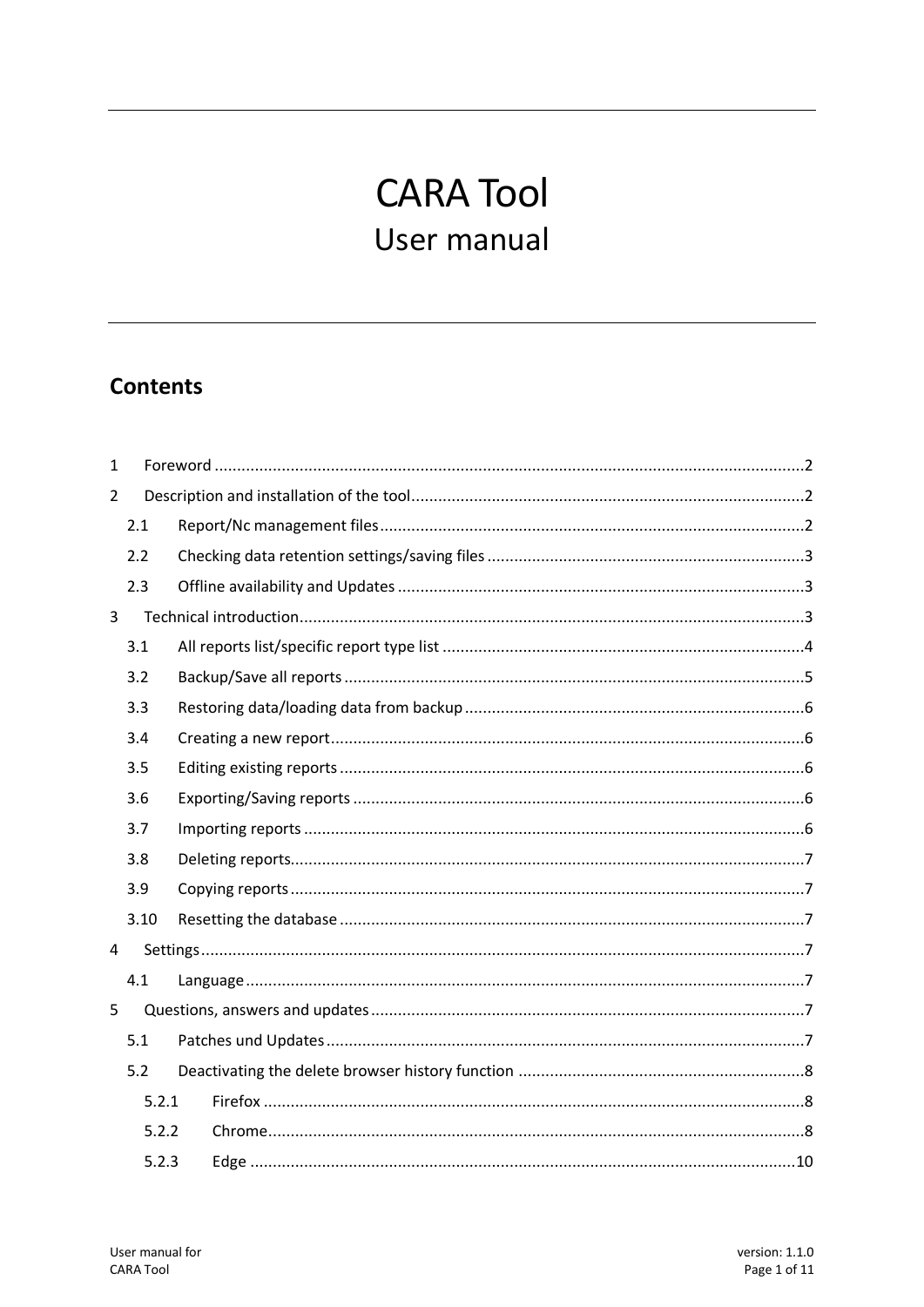# <span id="page-1-0"></span>1 Foreword

The Cara Reporting Tool is intended to support the IATF audit process.

The Analysis Tool leads the user step-by-step through the entire process. The tool supports

- Stage 1 readiness review
- Audit report with Nonconformity management
- Remote audit report with Nonconformity management
- Special Audit Report with Nonconformity management

The following processes can be carried out with the help of the tool:

- Creation of reports
- Creation of Nonconformity reports
- Completing of Nonconformity reports by organizations in NC CARA
- Checking of Nonconformity reports

Besides providing an introduction to the tool, this handbook also provides information on saving and loading data. This handbook gives only a quick overview on the capabilities of the CARA tool. Detailed description and answered questions about the tool will be answered in the provided wiki which also contains the information of the manual. Additional help will be provided where required in the service desk.

# <span id="page-1-1"></span>2 Description and installation of the tool

The tool is a web-based software, a web browser is therefore required to use this product. However, just because a browser is used, this does not mean that there is also a permanent internet connection required and that data is being exchanged with a server. The browser runs the program locally and saves the data entered directly in its cache. The data is therefore stored in the browser and cannot be opened from within another browser even on the same device. If you have used Firefox for the tool before and have the tool open in Chrome, you will not have access to your data in the Firefox cache. First it is necessary to exchange this data via a save all reports/backup and load repots.

The tool is available as online version with offline capabilities (the tool will be saved to the browsers cache similar to the data you enter). The programme only communicates with a server when validating the ADP-number/license and checking for updates. There is no other logging, communication or analysis of your data.

Your ADP-number/license is sent to the server during validation and if the licence is correct, the first name, last name and the sponsors of the auditor are sent back.

#### <span id="page-1-2"></span>**2.1 Report/Nc management files**

All documents and files created in the tool are available for download via the download function in your browser using the save/export or backup/save all reports button. Depending on your default settings, you will be asked whether you would like to save or run a file (Please do not open the file with a standard application of your device, because this will only show you the raw data).In most browsers all downloads are saved by default in the browser's download folder. Reports are provided as PDF files which can be opened/saved and printed on your device. All files you save are provided in JSON/XML file format.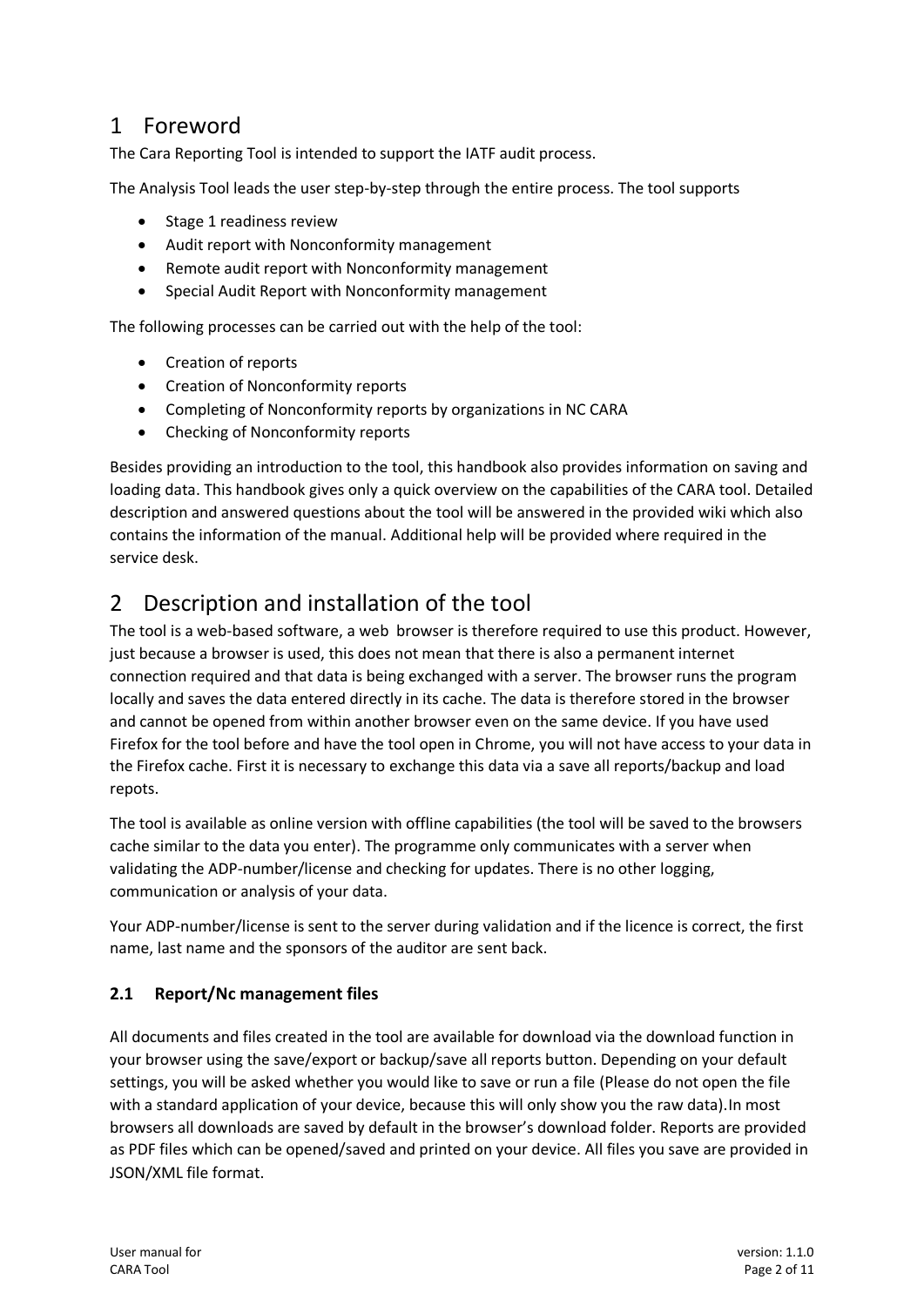The tool uses the JSON or XML format to create report exports of any kind. The JSON/XML format is a structured text file which enables data to be filed away and then be loaded again. You can edit the files again using the tool. JSON is state of the art for data exchange in web applications. It can be equally structured as XML but has less overhead, because of the usage of brackets instead of closing tags in xml which results in smaller files. The file format data description can be found in the wiki.

## <span id="page-2-0"></span>**2.2 Checking data retention settings/saving files**

Before using the tool extensively, please check whether your browser deletes website chronic data on close or you have additional tools on your device which clean the browser cache. Cleaning the browser cache is not the default setting of browsers and was activated at some point by you or your IT. The CARA tool can still be used in this case. However, you must save reports every time prior to exiting the programme and then load them again to continue working on your report. Should you still wish to delete all browser data every time you save, we recommend that you use another browser which you could, for instance, use exclusively for the tool. If you clean your cache you will also always require an internet connection to start the tool because it won't be available offline.

An active report is automatically added to the report list whenever it is printed or saved as XML/JSON. When you create a new report or open another report, you will be asked whether the active report should be added to the report list. If you decline all data of that report will be dismissed. In edit mode you can change all data after opening the report. Please save the report locally for versioning purposes.

## <span id="page-2-1"></span>**2.3 Offline availability and Updates**

The tool is saved in the browsers cache on first start up. On the start page next to the software version the information "Tool offline available" will be shown. If the browser cache is not deleted it is now available offline and can be started by entering the web address (using the bookmark) even without an internet connection. After loading it checks and downloads the newest version for next start up. This means that you work on your offline available version every time you start CARA the internet connection is used for updating in the background.

Supported browsers

- Edge, Chrome, Firefox and Opera are fully supported but you must have the current version.
- Internet Explorer from Version 11 is supported in the but should not be used since this product works using old technologies and is not very fast.
- Apple's Safari is not supported. This browser does not follow general standards and does not support the generation of PDF files. It is not possible to print reports using this browser.
- Apple iOs devices can't create files within the browser so no data backup is possible. The usage is not recommended and officially supported.

# <span id="page-2-2"></span>3 Technical introduction

When using this tool, you will encounter the following functions:

- All reports list
- Backup/Save all reports
- Load Backup/all reports
- Edit report
- Export/Load report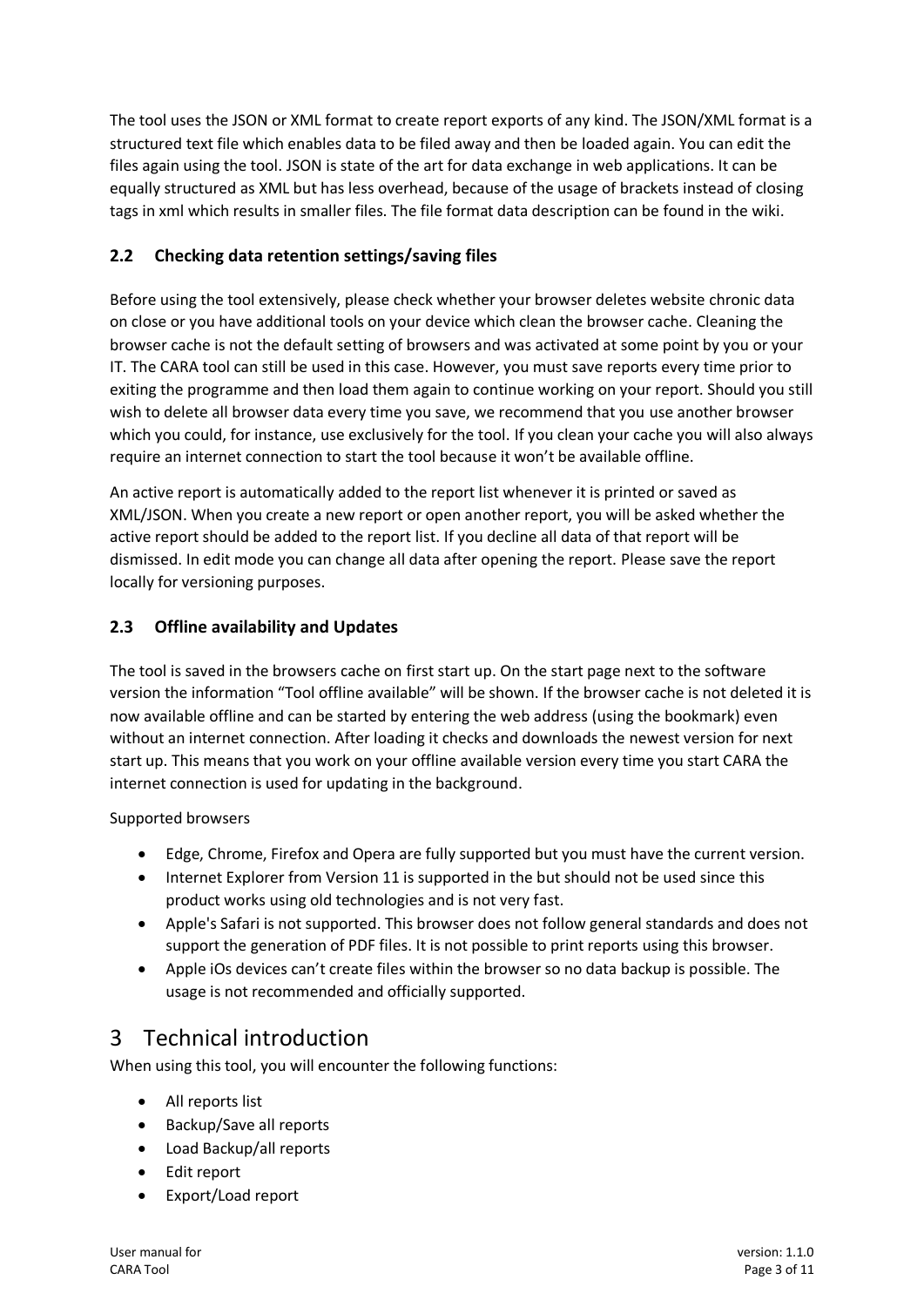- Import/Save report
- Delete report
- Reset browser database

#### <span id="page-3-0"></span>**3.1 All reports list/specific report type list**

CARA offers a list with all reports which were created or loaded into CARA. The all report list will show all available reports from all report type groups. If you are in a specific report type group (Stage 1, Audit report, Remote audit report, Special report) a list for this group will be also available. These lists can be filtered to find a specific report. The available filters are the report name, organization name, audit type, cb certificate no and the audit start date. The text filter checks if the any part of the entered text is contained. The audit type filter is only available in lists where different types are possible. The filter can be reset using the trash icon.

|                           |                                                                        | û                 |
|---------------------------|------------------------------------------------------------------------|-------------------|
| Report name/no            | <b>Organization name</b>                                               | <b>Audit type</b> |
| <b>CB</b> certificate no. | <b>Audit start date between</b><br>(also audits with no start<br>date) | $\checkmark$      |
|                           | Ende<br>Start                                                          |                   |

Using the report list you can open, save, copy a report and open/download it as pdf. You can access the nonconformity management report connected to the report. Every report will be represented in the header with its name and the certificate number if available. In the content part you'll find the organization name, the audit date, audit type and the unique id. The unique id is generated by the CARA Tool or provided by the IT of the CB when you import a report. The unique id is used to identify a report by the CARA Tool. Reports with the same report name will treated as different reports if they have different ids.

CARA offers also the possibility to inherit data from one report stage to another. For every stage different buttons for inheritance to the following stage or to a special report will be visible. Using these buttons it is possible to create a new report type and keeping data which is identic so you won't have to enter it twice. This functionality might be blocked depending on the CB, due to data consistency in processes for the CB.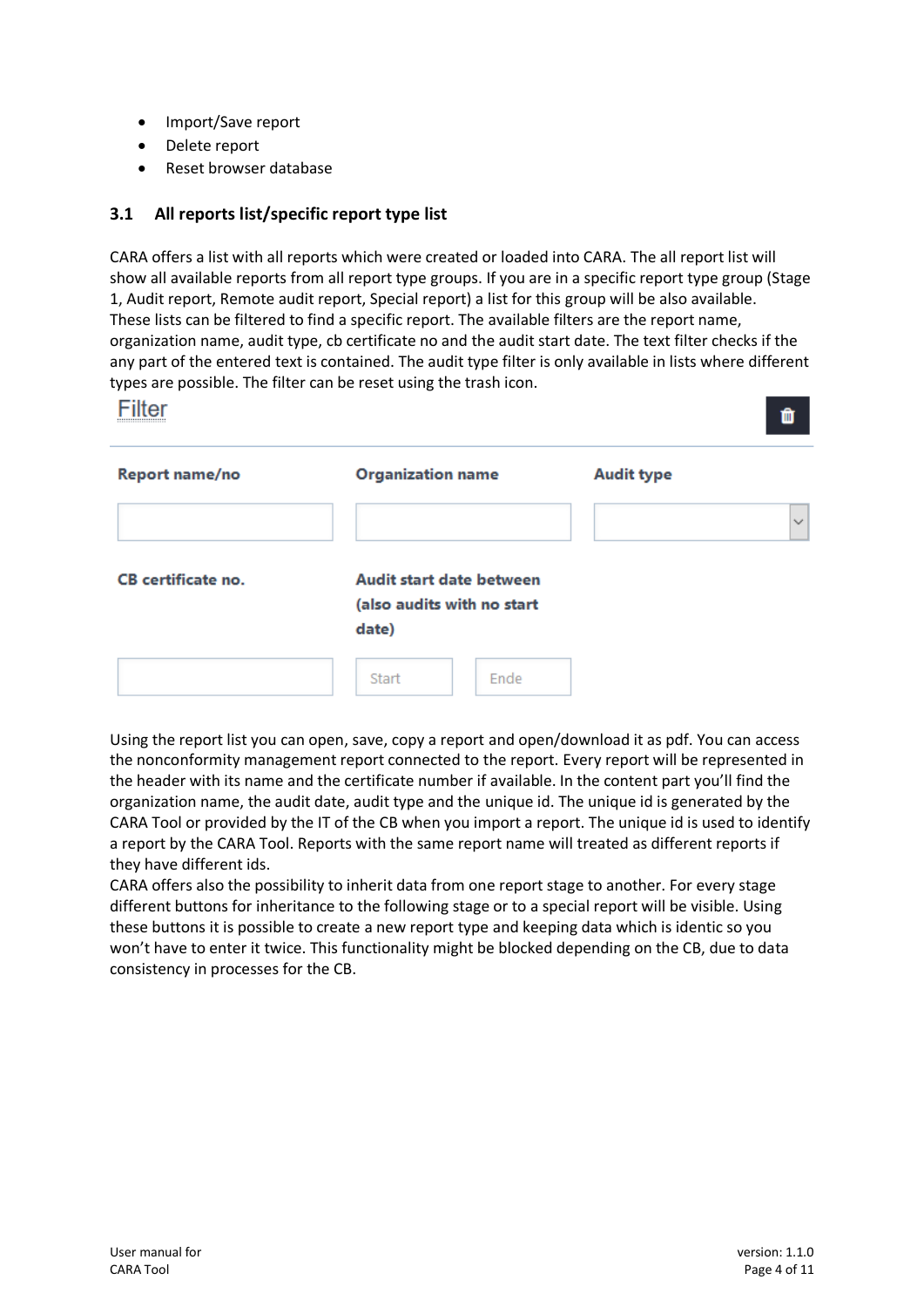

**Inherit to 1st Surveillance audit** 

**Inherit to special audit** 

The trash icon in the top right of the report will remove the report from the browsers database (cache) please use this function if you have saved reports locally or don't need them anymore. The pencil icon will open the report in edit mode depending on your right fields will be editable. The benchmark icon next to the pencil will open the nonconformity report connected to the report. The printer will save/open the report in pdf format. The download symbol is used for saving reports on our provided formats. The brackets show the format the data will be saved in. We recommend in general the Json format if not otherwise required by your CB. The symbol with the two sheets enables you to copy the report. Apart from the unique id all data will be copied.

#### <span id="page-4-0"></span>**3.2 Backup/Save all reports**

As soon as you have entered your first set of data, you should secure this data using the backup/save all reports function. You can find this functionality in two places of the tool. The easy access version is the icon on the start page and called "Backup/Save all reports"  $\geq$  in the bottom right corner. This file contains all data that was saved in the CARA Tool including settings.

The other possibility can be found in when you click on the "Settings->Backup & Database" menu. Then click on the "Backup" button. In all cases a pop-up window opens in which you confirm your decision to "save file" by pressing the OK button or a file is downloaded to your downloads folder automatically. Every time you create a new backup, a new backup file with the name "Cara-Tool-Backup" is generated. Please do not open it this is not required. If you accidently open it in the editor you can save and close it.

| <b>Create a backup on close after x days automatically (0 or Empty = Everytime)</b> |  |
|-------------------------------------------------------------------------------------|--|
|                                                                                     |  |

In addition to the manual backup/save all reports function, the tool also has an automatic backup feature which can be set to create a backup after a specific amount of days. This backup is conducted automatically when the tool is first launched. After this the interval until the next backup can be selected under settings, the default setting is 14 days. The setting can be found in "Settings->Backup & Database"

The backup is only executed when the tool is started and the duration since the last backup has passed the amount of days set in the settings. If you change the setting to 0, a backup will be carried out every time a change is made to the browser website. The maximum value that can be entered is 365 days. **On exiting the browser you will be warned that not all data has been saved. After clicking cancel the backup is created automatically and you can exit the tool.**

You will know that a backup is being generated when a "Cara-Tool-Backup" file is downloaded. Please save this file in a secure place.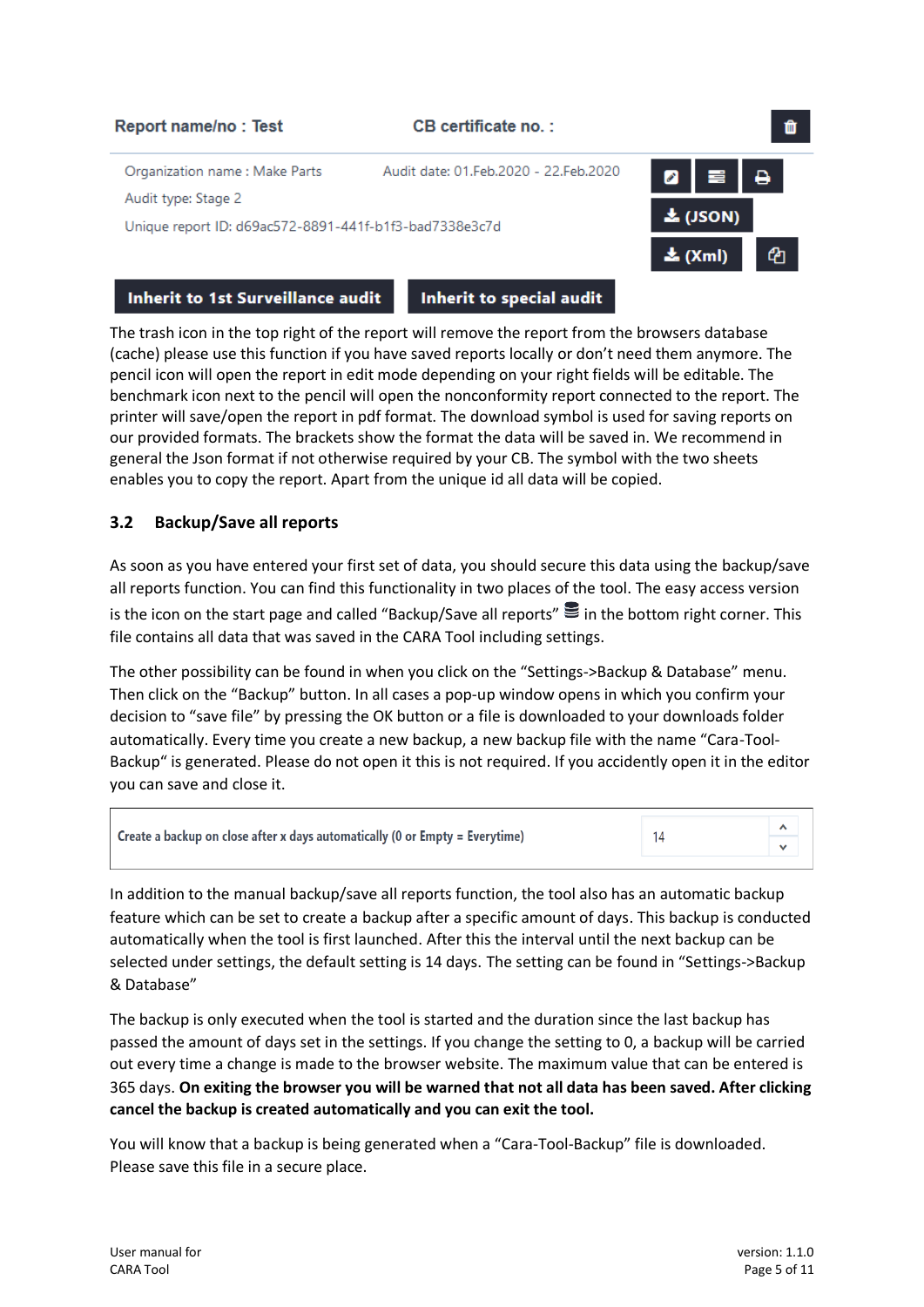## <span id="page-5-0"></span>**3.3 Restoring data/loading data from backup**

In general, it will not be necessary to load the full report data file/backup because the stored data will be available on start-up. This could be the case though if, for instance, you

- carry out a browser update
- your browsers chronic was deleted
- you want to change your device
- migrate data between devices

Backup files can be also loaded from to places in the tool. The direct access function is available on

the start page using "Load Report/Backup" will load the backup by replacing all existing data. Please make sure you are using the latest version of your backup an do not overwrite new reports. The same functionality can be found in "Settings->Backup & Database" using the "Import backup" button

Once you select the import/load backup, a file selection window will open. You first select where the backup is stored - often the download folder - and then select the desired file to be imported.

#### <span id="page-5-1"></span>**3.4 Creating a new report**

The CARA tool keeps the last report you worked on in the active report storage. This report is accessed when you choose the audit type group in the left main menu. The report will be opened on the audit data page. There you will find the new button in the top right corner. The other option is to

use the new button on the start page of the tool  $\Box$ . If the active report was not saved yet in the report list which happens automatically when you create the pdf or save the report as json or xml file you will be asked if you want to add the active report now.

#### <span id="page-5-2"></span>**3.5 Editing existing reports**

On the "Start" page, you can access all existing reports for every report type group using the list button  $\mathbf{E}$ . You can also access the active report using the edit/pencil button  $\mathbf{E}$  the header line above the button contains the report name, the organisation and the audit date of the active report.

#### <span id="page-5-3"></span>**3.6 Exporting/Saving reports**

To save an individual report you can access that functionality on the start page for active reports using the default json format . For all reports you can do this with the functionality in the report list

#### <span id="page-5-4"></span>**3.7 Importing reports**

The "import report" function enables you to upload previously saved and exported reports back into the tool for further editing. First select the folder and then select the desired \*.json file. The tool automatically identifies a report based on its data structure and inserts it into the correct storage place. The tool also recognises whether the file is a backup and loads this backup if you confirm this in the pop-up window.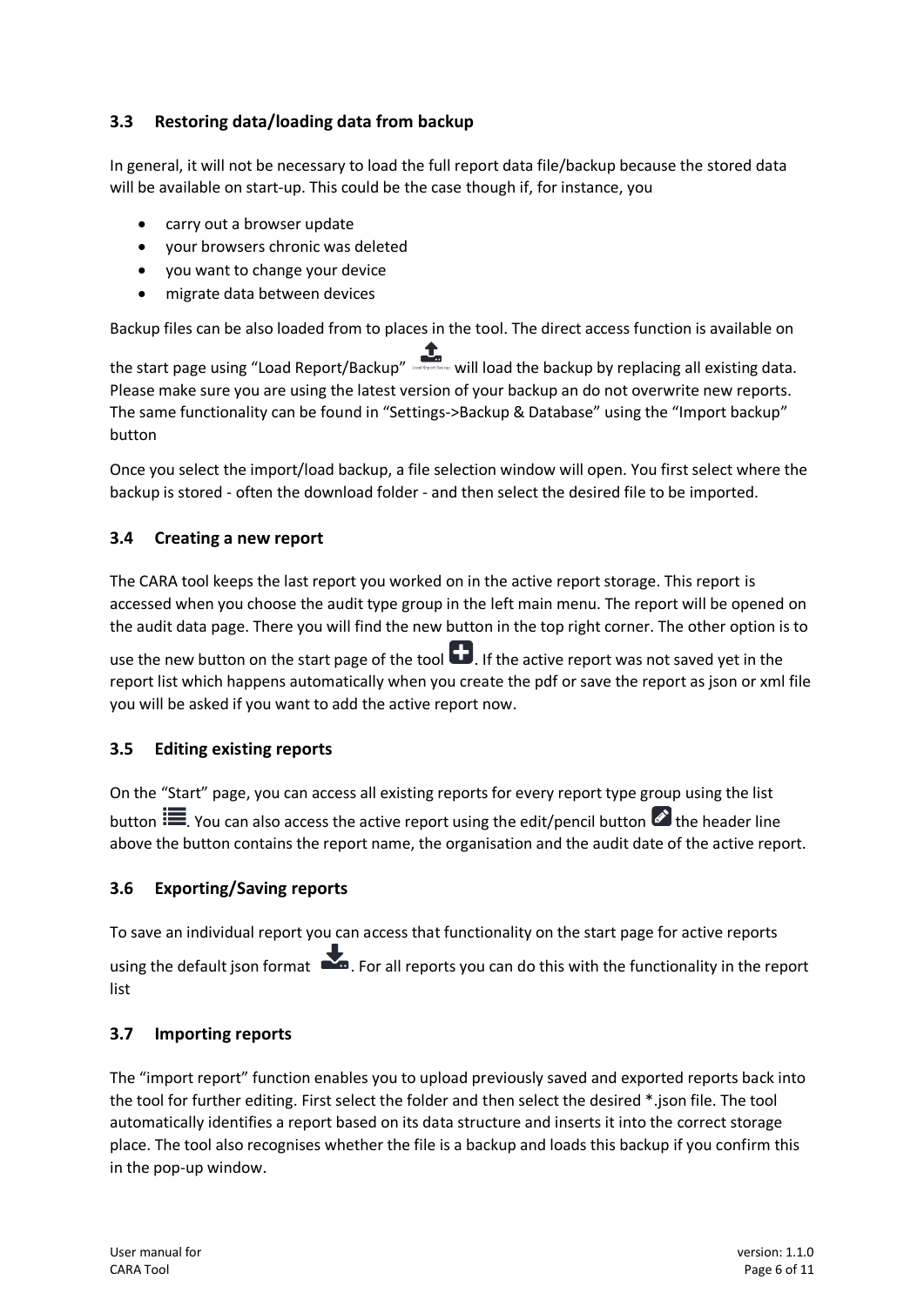Every report is assigned a unique ID (unique identification number) when it is imported. The tool verifies whether this ID already exists and asks the user again whether he/she really wishes to overwrite an existing report.

## <span id="page-6-0"></span>**3.8 Deleting reports**

You can also delete individual reports under "start" and the "all reports" +"report type" menu item. Select the report with the desired report number and click on the "delete report" function. Please be aware that deleting the report means that it is only possible to re-import the report for further editing if you have previously exported the report.

## <span id="page-6-1"></span>**3.9 Copying reports**

It is also possible to copy a report. The tool automatically removes values that will be changed. First, the first auditor is set as the user of the tool. Then the data fields report number, report date and audit date are cleared. If an audit is repeated, you can view and correct previous results.

#### <span id="page-6-2"></span>**3.10 Resetting the database**

The "reset database" function deletes all active data from the tool. This includes all current settings and previous entries in the various fields. All previously exported reports and the completed backup are unaffected by this function and are still available after a reset.

After resetting the database, individual reports can be re-imported. The backup can also be reimported.

# <span id="page-6-3"></span>4 Settings

Under "Settings" you can enter your ADP number and other default settings. In addition to these options you can import backups under "Settings" and fully delete the database.

#### <span id="page-6-4"></span>**4.1 Language**

The language of the tool is chosen based on the language of the browser but can be changed at any point. Changing the language at this stage also changes the language of the questions and all terms supplied in the tool and report printout. Textual inputs are not affected.

The tool is delivered with all languages and can display these in the browser. However, fonts for the report printout must be included in the delivery.

# <span id="page-6-5"></span>5 Questions, answers and updates

## <span id="page-6-6"></span>**5.1 Patches und Updates**

The tool is being continually improved. Patches are provided automatically on every start of the application. Due to the offline availability of the tool this update is not loaded directly but on the next start up. The tool is downward compatible to old data structures. If changes to the data structure occur old reports can still be opened with the new version. They will be automatically transformed into the updated data structure. This will happen for data in the browser cache and for data loaded from old json and xml files.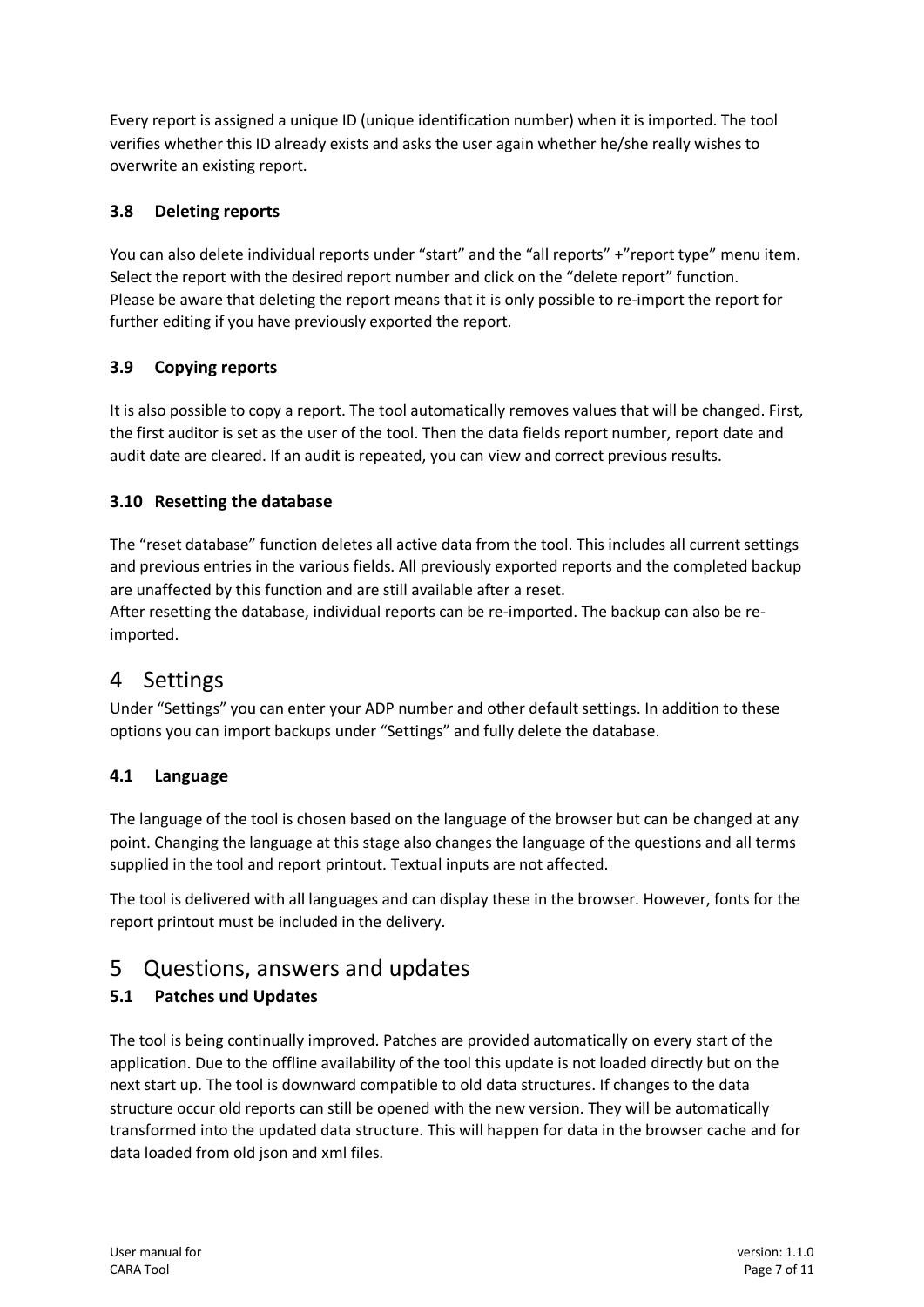#### <span id="page-7-0"></span>**5.2 Deactivating the delete browser history function**

To use the tool as intended, browser data should not be deleted every time the tool is closed. This also affects the part of the browser with the databases in which the Cara Reporting Tool data are stored. This will also remove the tool from the browser which makes it offline unavailable.

#### <span id="page-7-1"></span>5.2.1 Firefox

You will find this function in "Options" in Firefox, then in "Privacy & Security" in the menu on the left.

In Firefox you have the possibility to choose to use this function in general or just for the Cara Reporting Tool. Under the sub-item "Cookies and Site Data", you can set an exception by entering the address of the tool. For the online version this address is https://cara.iatfglobaloversight.org. For the offline version, no exception can be made. Alternatively, you can also change the "Keep until" function to "they expire".

| General                  | <b>Cookies and Site Data</b>                                                       |             |
|--------------------------|------------------------------------------------------------------------------------|-------------|
| ⋒<br>Home                | Your stored cookies, site data and cache are currently using 1.1 GB of disk space. | Clear Data  |
| Q Search                 | Learn more                                                                         | Manage Data |
|                          | Accept cookies and site data                                                       | Exceptions  |
| Privacy & Security       | Block cookies and site data                                                        |             |
| <b>C</b> Firefox Account | Type blocked<br>$\overline{\phantom{a}}$                                           |             |
|                          | They expire<br>Keep until<br>$\overline{\phantom{a}}$                              |             |

#### <span id="page-7-2"></span>5.2.2 Chrome

You will find this function after opening the other points under Settings in Chrome by clicking on "Advanced" at the bottom of the page. In "Privacy and security", you will find "Content Settings" at the bottom. In this menu you will find the item "Cookies".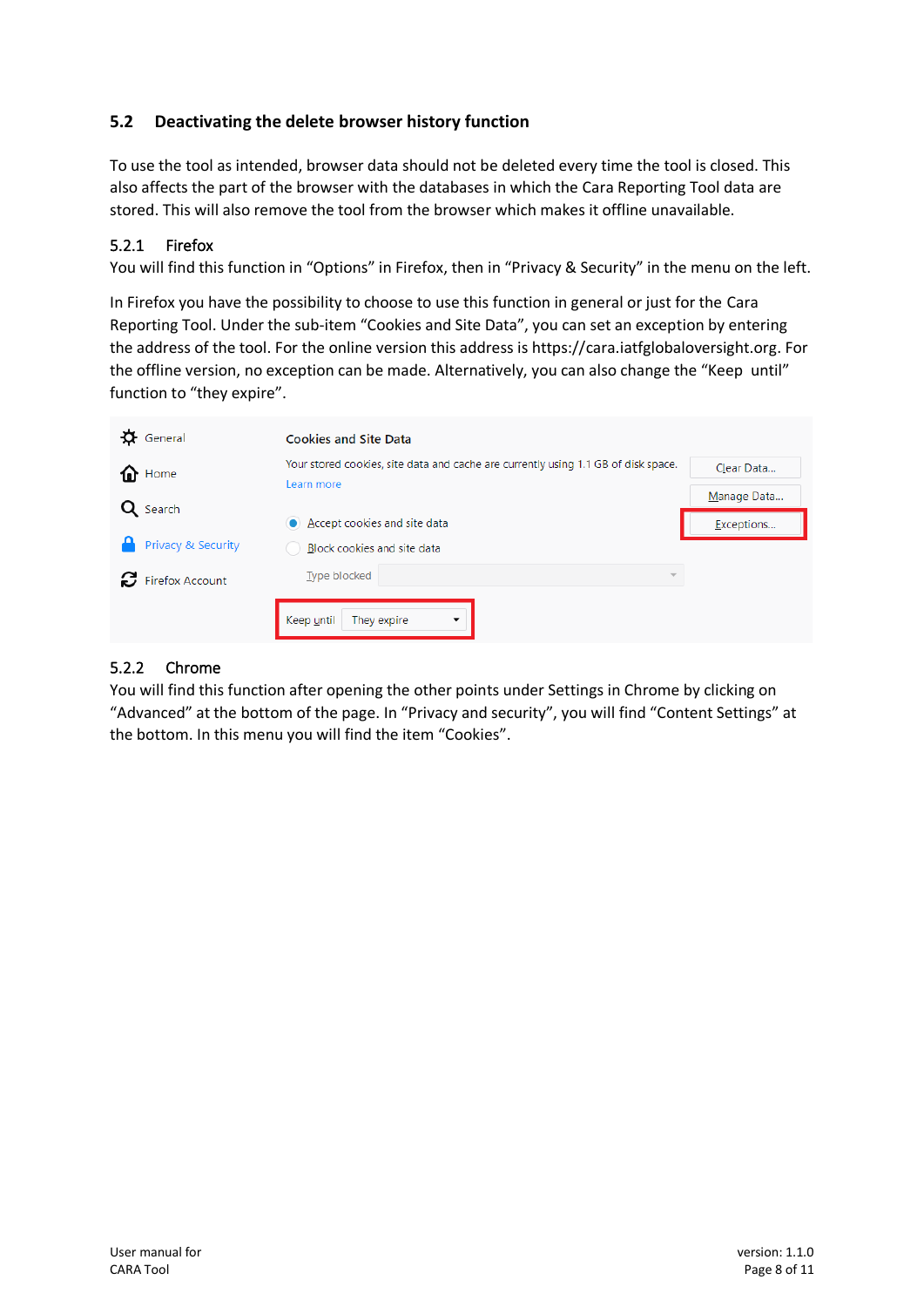| Privacy and security                                                                                                             |        |
|----------------------------------------------------------------------------------------------------------------------------------|--------|
| Google Chrome may use web services to improve your browsing experience. You may optionally disable these<br>services. Learn more |        |
| Allow Chrome sign-in<br>By turning this off, you can sign in to Google sites like Gmail without signing in to Chrome             |        |
| Use a prediction service to help complete searches and URLs typed in the address bar                                             |        |
| Use a prediction service to load pages more quickly                                                                              | $\Box$ |
| Use a web service to help resolve navigation errors                                                                              | $\Box$ |
| Safe Browsing<br>Protects you and your device from dangerous sites                                                               |        |
| Help Improve Safe Browsing<br>Sends some system information and page content to Google                                           |        |
| Automatically send usage statistics and crash reports to Google                                                                  |        |
| Use a web service to help resolve spelling errors<br>Smarter spell-checking by sending what you type in the browser to Google    | $\Box$ |
| Send a 'Do Not Track' request with your browsing traffic                                                                         | ਾ≡     |
| Allow sites to check if you have payment methods saved                                                                           |        |
| Manage certificates<br>Manage HTTPS/SSL certificates and settings                                                                | m      |
| Content settings<br>Control what information websites can use and what content they can show you                                 |        |
| Clear browsing data<br>Clear history, cookies, cache, and more                                                                   | ۶      |



Content settings

 $(2)$ 

 $\blacktriangleright$ 

Øb

Cookies Allow sites to save and read cookie data

After the Cookies sub-menu opens, you can deactivate the function "Keep data until you quit your browser". From this point forward, data can be stored in the long term in the browser. It is also possible to create an exception for the online version by entering the URL "https://cara.iatfglobaloversight.org" and for the offline version "file:///\*"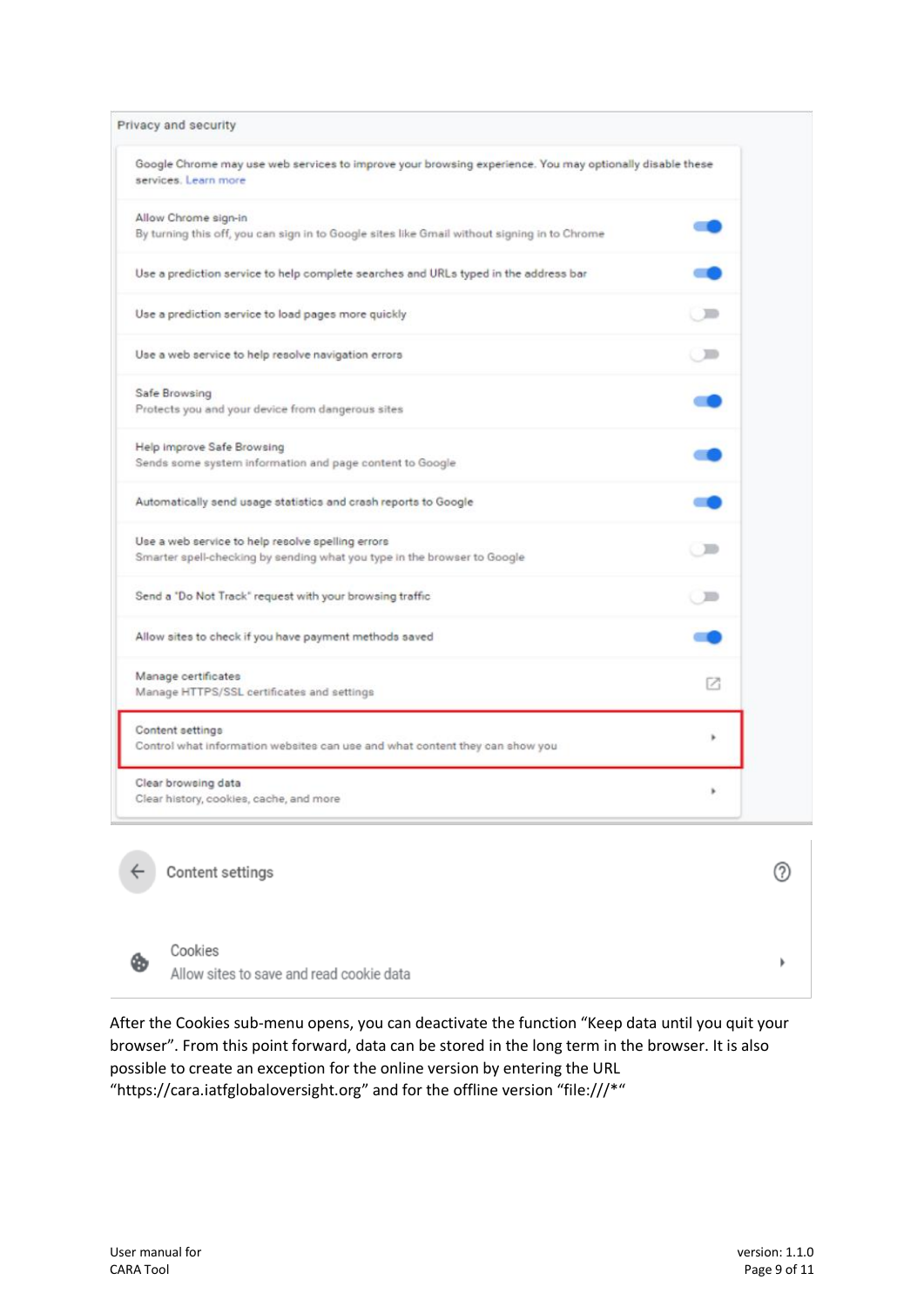| Cookies<br>$\leftarrow$                                                                       |     |
|-----------------------------------------------------------------------------------------------|-----|
| Allow sites to save and read cookie data (recommended)                                        |     |
| Keep local data only until you quit your browser                                              |     |
| Block third-party cookies<br>Prevent third-party websites from saving and reading cookie data |     |
| See all cookies and site data                                                                 |     |
| Block                                                                                         | Add |
| No sites added                                                                                |     |
| Clear on exit                                                                                 | Add |
| No sites added                                                                                |     |
| Allow                                                                                         | Add |
| ħ<br>$file:///*$                                                                              | i   |
| ħ<br>https://dev6-3.vda-qmc-tools.de                                                          |     |

## <span id="page-9-0"></span>5.2.3 Edge

You will find this function in Edge in Settings, then the "Select elements to be deleted" in the "Delete Browser Data" menu item. The function "Keep local data only until you quit your browser" must be switched to "off".